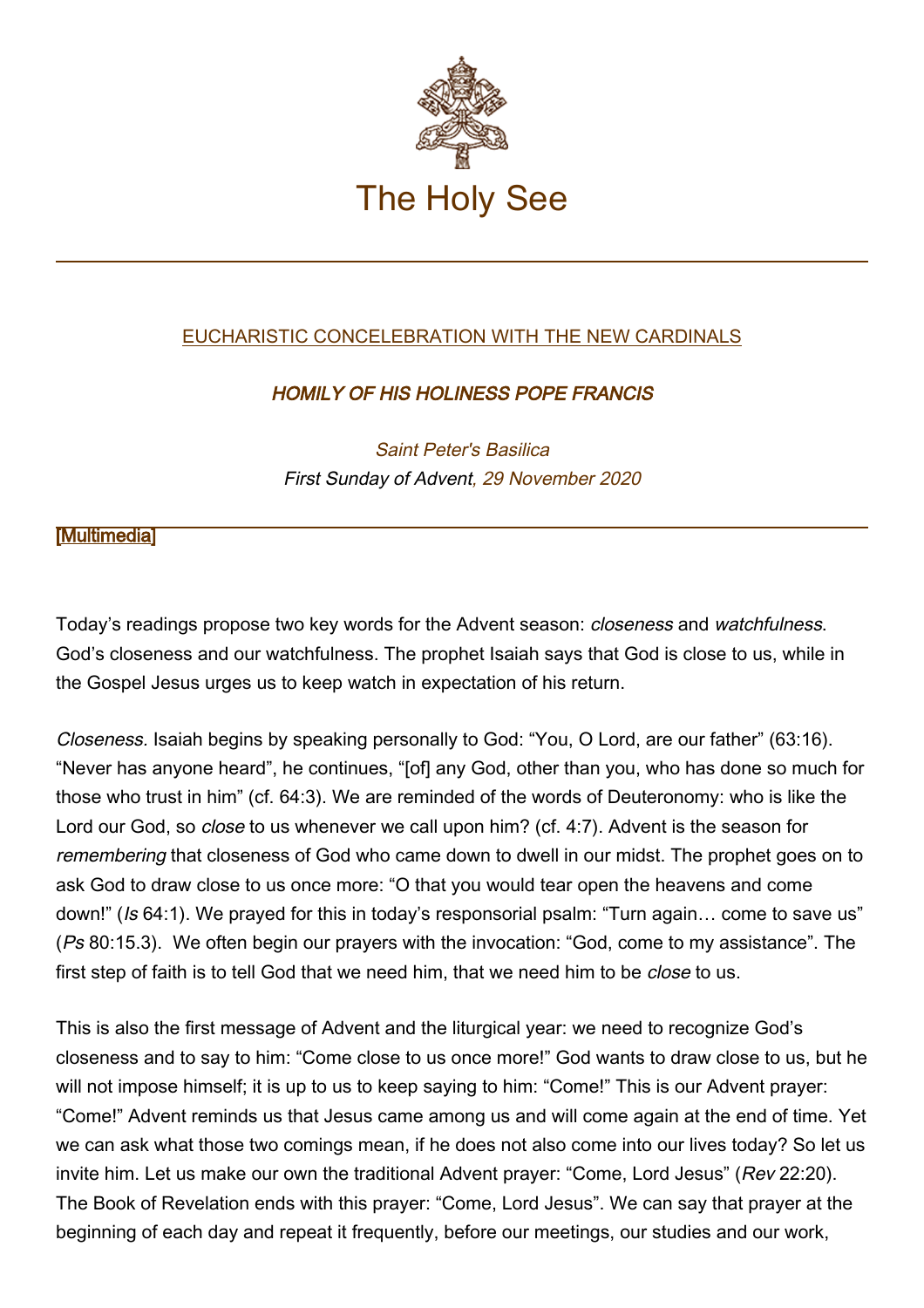before making decisions, in every more important or difficult moment in our lives: Come, Lord Jesus! It is a little prayer, yet one that comes from the heart. Let us say it in this Advent season. Let us repeat it: "Come, Lord Jesus!"

If we ask Jesus to come close to us, we will train ourselves to be watchful. Today Mark's Gospel presented us with the end of Jesus' final address to his disciples, which can be summed up in two words: "Be watchful!" The Lord repeats these words four times in five verses (cf. Mk 13:33-35.37). It is important to remain watchful, because one great mistake in life is to get absorbed in a thousand things and not to notice God. Saint Augustine said: "Timeo Iesum transeuntem" (Sermons, 88, 14, 13), "I fear that Jesus will pass by me unnoticed". Caught up in our own daily concerns (how well we know this!), and distracted by so many vain things, we risk losing sight of what is essential. That is why today the Lord repeats: "To all, I say: be watchful!" (Mk 13:37). Be watchful, attentive.

Having to be watchful, however, means it is now night. We are not living in broad daylight, but awaiting the dawn, amid darkness and weariness. The light of day will come when we shall be with the Lord. Let us not lose heart: the light of day will come, the shadows of night will be dispelled, and the Lord, who died for us on the cross, will arise to be our judge. Being watchful in expectation of his coming means not letting ourselves be overcome by discouragement. It is to live in hope. Just as before our birth, our loved ones expectantly awaited our coming into the world, so now Love in person awaits us. If we are awaited in Heaven, why should we be caught up with earthly concerns? Why should we be anxious about money, fame, success, all of which will pass away? Why should we waste time complaining about the night, when the light of day awaits us? Why should we look for "patrons" to help advance our career? All these things pass away. Be watchful, the Lord tells us.

Staying awake is not easy; it is really quite hard. At night, it is natural to sleep. Even Jesus's disciples did not manage to stay awake when told to stay awake "in the evening, or at midnight, or at cockcrow, or at dawn" (cf. v. 35). Those were the very times they were not awake: in the evening, at the Last Supper, they betrayed Jesus; at midnight, they dozed off; at the cock's crow, they denied him; in the morning, they let him be condemned to death. They did not keep watch. They fell asleep. But that same drowsiness can also overtake us. There is a dangerous kind of sleep: it is the slumber of mediocrity. It comes when we forget our first love and grow satisfied with indifference, concerned only for an untroubled existence. Without making an effort to love God daily and awaiting the newness he constantly brings, we become mediocre, lukewarm, worldly. And this slowly eats away at our faith, for faith is the very opposite of mediocrity: it is ardent desire for God, a bold effort to change, the courage to love, constant progress. Faith is not water that extinguishes flames, it is fire that burns; it is not a tranquilizer for people under stress, it is a love story for people in love! That is why Jesus above all else detests lukewarmness (cf. Rev 3:16). God clearly disdains the lukewarm.